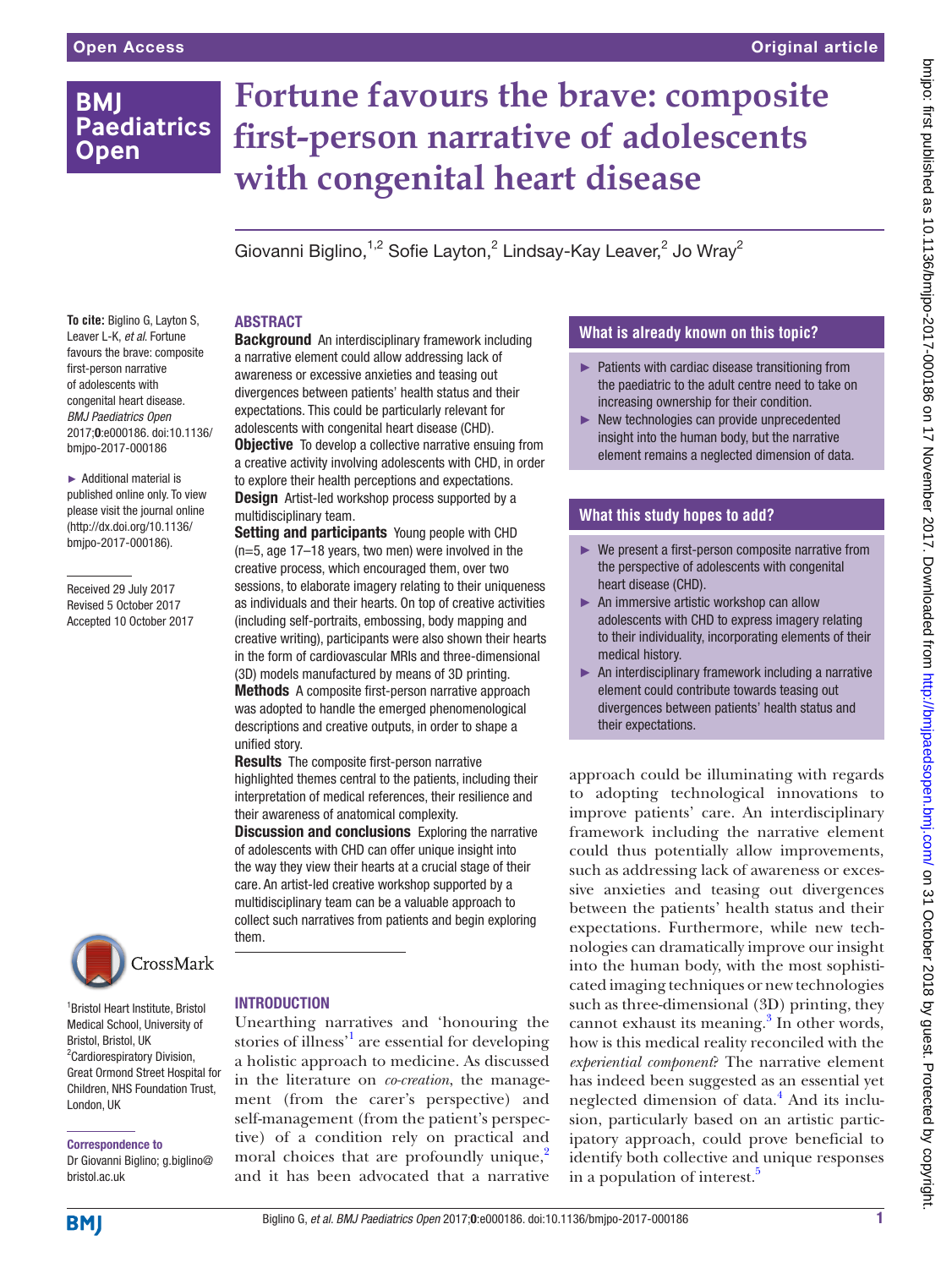

Figure 1 Participants completed an embossing activity using small A6 copper or aluminium plates with an anatomical drawing of the heart printed onto A. The embossed pieces incorporated elements of each participant's personal imagery that was explored during the workshop. An example of embossed piece is shown in B.

<span id="page-1-0"></span>More specifically, in the context of adolescent patients growing up with congenital heart disease (CHD), we have previously discussed how an immersive artistic workshop was conducive to generating imagery allowing young people with CHD to express the uniqueness of their condition, and that this process can give them the opportunity to explore their individuality within a group sharing a similar medical condition and life experience, incorporating elements of their medical history.<sup>6</sup> Here, we discuss how a collective narrative can be developed, ensuing from this kind of creative activity, and what its value might be for patients and health professionals.

#### Materials and methods **Participants**

Five young people with CHD (age 17–18 years, two men) were involved in the workshop process. All participants were under follow-up in a specialist cardiac transition clinic at a tertiary paediatric hospital and were invited to take part in the workshops on the basis of a primary diagnosis of CHD and availability of cardiovascular MRI data in order to create a 3D rendering of their heart (see Workshop process section). Their primary diagnoses included tetralogy of Fallot, total anomalous pulmonary venous drainage and transposition of the great arteries. Participants provided written assent/consent to be photographed during the workshop, for the conversations to be recorded, and for their creative outputs to be shared with the group and more widely. All patients were in the final 2years of secondary education and were in the process of applying for university. They were accompanied in the process by an artist with long-standing experience in participatory practices, an adolescent clinical nurse specialist, a biomedical engineer and a health psychologist.

### Workshop process

All participants took part in two sessions, which were run 2.5months apart. The first session explored the uniqueness of CHD with both artistic media and 3D printed models, while the second was more overtly focused on the heart as an organ.

As part of the process, during the first session (described in detail in Layton  $et \t a t^6$  $et \t a t^6$ , see Supplementary File), participants were led through activities including a blind self-portrait drawing exercise, a blind self-portrait sculpting exercise, a creative writing activity and a body map exercise. These activities enabled them to develop language and imagery personal to them and their perception of themselves, without explicitly focusing on their heart and their condition.

During the second session, the group re-engaged with one another and the facilitators. During an opening exercise, participants revised the imagery that was developed during the first workshop. They then undertook an embossing activity, whereby they were given a small A6 size metal plate (either aluminium or copper, allowing for participants' preferences, see [figure](#page-1-0) 1A) with a velvet flocked anatomical heart screen-printed on it; participants were asked to incorporate the imagery that had emerged from the first workshop, in particular the body mapping exercise, to create unique embossed pieces.

A short creative writing exercise ensued, to further develop imagery relating to the self. Overall, across the two sessions, participants were asked to elaborate on how they saw themselves if they were: an animal, a colour, a weather/element, a building, a vegetable, a book/film, a childhood toy, a flower and a piece of clothing. This activity allows participants to brainstorm introspective images and they were encouraged by the artist facilitating the workshop not just to identify an image for each theme but to elaborate on the reason why they associated that specific image with themselves.

The final activity focused explicitly on the heart. Participants were given an A4 size printout of their own hearts. These were obtained by three-dimensionally reconstructing the cardiovascular MRI data for each patient, namely the whole heart sequence, according to validated methodology, $7$  and then printing the 3D rendering in two dimensions. An example is provided in [figure](#page-2-0) 2. First participants were asked to outline their own heart using tracing paper and connect with its lines and forms. The outlines were then photocopied on thicker A4 sketching sheets and, as a final activity, participants created their heart design, having access to a range of paints and pastels, which enabled them to incorporate colour and text in the design if they so wished.

Throughout the process, participants were encouraged to speak about their images and drawings. The workshop was recorded for later analysis and reflection.

#### Interpretation of findings: first-person narrative

A composite first-person narrative approach was chosen to handle the emerged phenomenological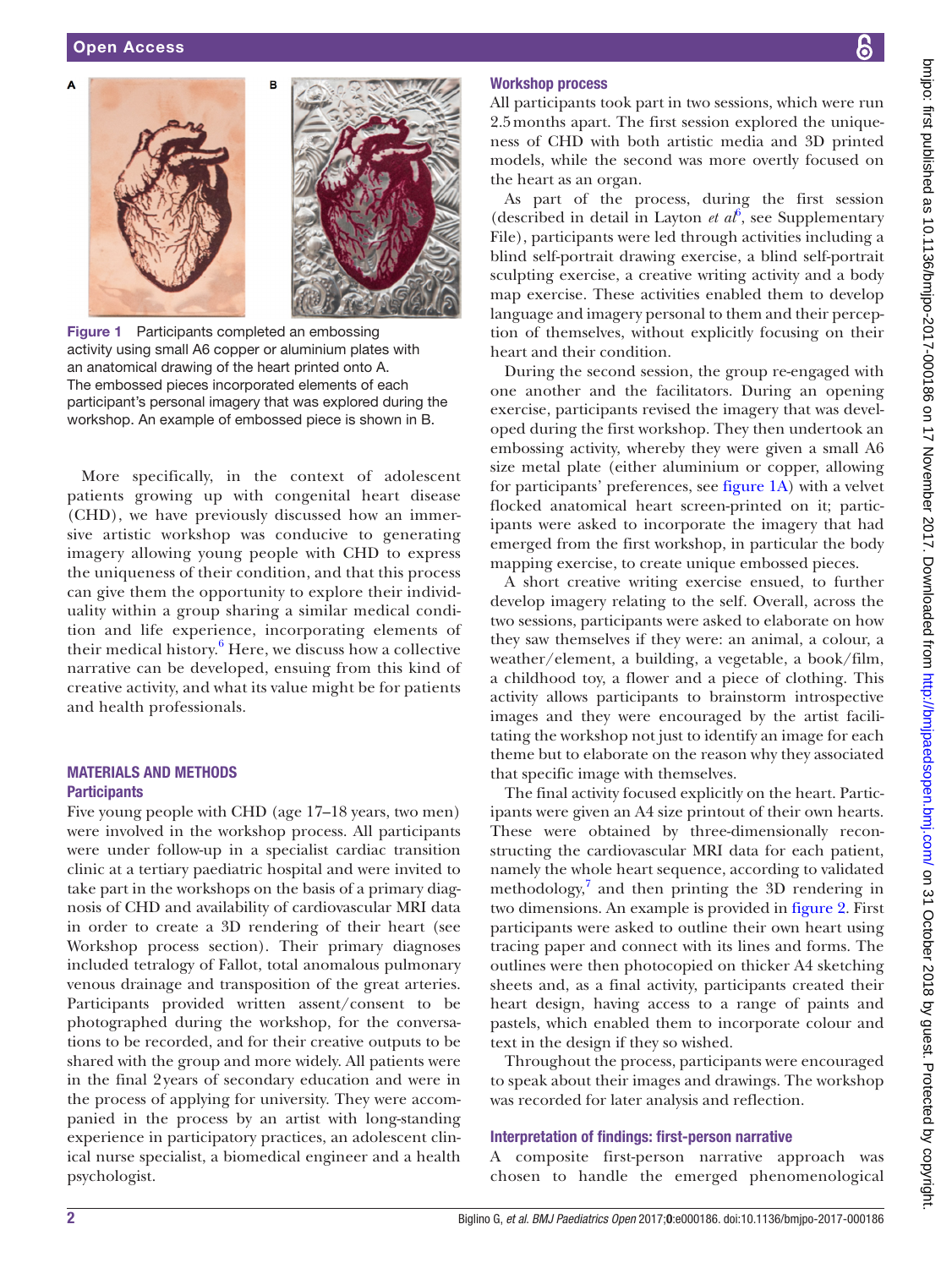

Figure 2 Participants worked on the outline of their own heart, which was reconstructed from three-dimensional (3D) data as part of their routine cardiovascular MRI scan. An example of 3D reconstruction is shown here. These patientspecific heart renderings were given to participants to trace in A4 size.

<span id="page-2-0"></span>descriptions.[8](#page-4-2) The composite first-person narrative is a reflective story and results in a representation of the phenomenon amalgamating the voices of multiple participants. Initially, the narrative was independently developed by different authors (artist, engineer and psychologist), and in order to do so, they revisited audio recordings and notes from the workshops, as well as importantly—visually assessing the artistic output of the workshop. The latter chiefly included the heart designs realised at the end of the second session, but took into account all the imagery that had emerged and had been discussed throughout the process. Prior to approaching the writing, the authors dwelled on the materials for approximately 18 months. A composite approach incorporating narratives unearthed through formative research allows the researchers to use factually realistic details and shape a unified story.<sup>[9](#page-4-3)</sup> Three authors (GB, SL and JW) developed a narrative independently and differences in the approach, tone and key elements to be included were then discussed prior to creating a merged version, which resulted in the final 'composite'. This was then shared with the fourth author (L-KL) to further check the truthfulness of the representation. As such, there was not a dominant writer but the approach was considered as a group authorship. The final version of the composite narrative (presented in the Results section of this paper) was also shared via email with the workshop participants. They were invited to comment on whether elements of it reflected their own individual

narrative and the feedback that we received from them indicated that this was indeed the case.

#### **RESULTS**

Participants engaged well in the workshop process overall. Two participants were taken aback by the final activity of working on their own heart printouts, but were guided by the artist through the activity and the resulting designs were rich in imagery. Importantly, all young people were willing to discuss elements of their artworks and elaborate on them. This sometimes happened not during a group reflection but rather during one of the activities, with the embossing exercise, for example, acting as a displacement activity allowing for participants to start elaborating on their imagery while slowly working on the metal plate. The group bonded well and the resulting element of peer support facilitated conversations around the creative outputs, which were indeed rich and detailed.

The outcomes of the workshop process allowed the research team to develop the composite first-person narrative of adolescents with complex CHD, which is presented below.

Is it red? That is what I thought it looked like when I was little.

My whole life has been defined by my heart—the good and the not so good. I knew that something was wrong with my heart, that it needed fixing, even when I was little. I remember people saying that there was a hole in it (a strange concept to grasp) and I imaged that they closed it by putting a plaster over it, and they also put some bandage around the aorta, as it too needed mending. Now I understand that it is much more complicated than that. It is something like a Rubick's cube, a puzzle; something challenging, layered and complex, that maybe eventually cannot be done. People have tried to fix it but it cannot be fixed—it is unique and special but bits are in the wrong place. Sometimes I wonder: "Does it actually look like a heart?" because some of its parts are missing.

And over the years, my heart survived the trauma of being repaired. Today, it bears scars, which are a testimony to this trauma, but it survived, and I am so proud of it. Almost like a soldier, who has been wounded during the wars, and lived on, so now, together with the scars, it is decorated with medals, like a war hero. The medals represent its resilience, its strength and its achievements. It is my condition that defines who I am and fuels my drive and my determination to succeed, to grab life whenever I can. I have scars, my soldier has scars, each a wound that tells a tale of a different fight but each victory necessary for me to be here. The soldier is camouflaged to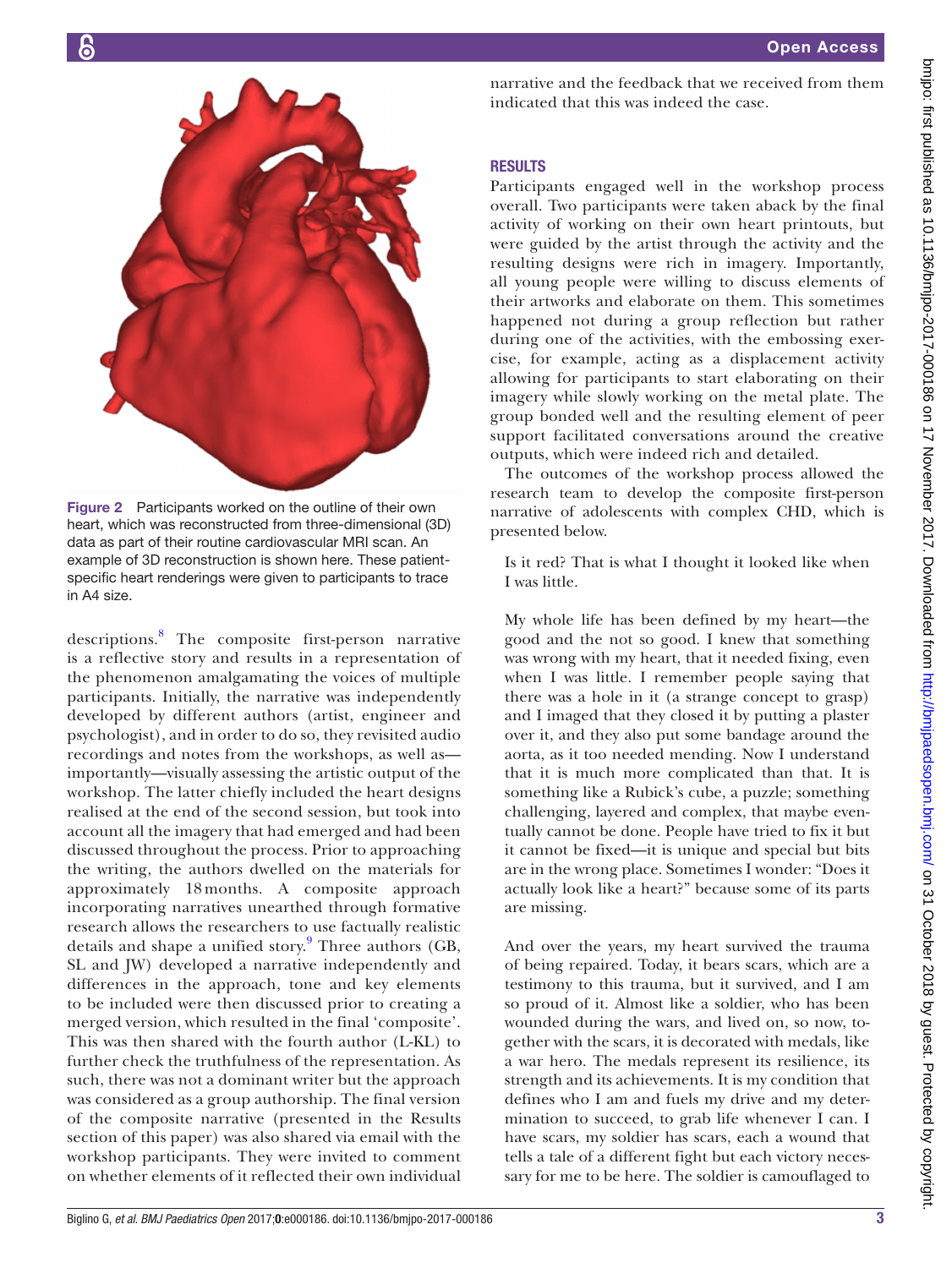protect and conceal, returning each time from the battlefield, bloodied and sore, but the wounds of war heal, leaving a scar and a medal to cherish—a symbol of the bravery.

I know that the scars are always there, and they are black, like black lines, black marks. So the heart is red—and black. And then, sometimes I feel the colours start to change, gradually veering from cold to warmer and warmer shades. It's still cold, but it's warming up. And the warmer part is at its core. Colour has always been important, vital even. As a child I remember hearing about 'blue blood' and 'red blood', or people commenting on my blue lips and nails—not really blue, more like a purplish tinge. Little did I realise then that the colour I was indicated to others how well my heart was functioning. What colour am I today? If I was a colour it would be purple, that is how I see myself. The degree of purple tells me (and others) if I need to rest and how well I am feeling. But my colour changes, oscillating between blue and red, that process of freezing and warming like a frozen snowflake melting and being heated up by a burning fire. That is like my life—good days, bad days, days when I can do things and days when I can't. And that is it—the puzzle and unpredictability of my life.

My heart is a survivor. It defines me, it shaped my life, challenging me and those looking after me but rewarding me and them too, at times, as obstacles are overcome and battles are won, living life to the fullest. It is different, it stands out from crowd, bearing its scars and its medals, and makes me stand out of the crowd too.

I also sometimes imagine that it is inscribed with words from comics that I read when I was little and books that I have read as I was growing up. So many things are important in my life—things that I keep close to my heart and that make me who I am. Comics, books, the theatre—all there as supports, comforters at times of stress, sources of strength, but also purely to be enjoyed. A Midsummer Night's Dream, Great Expectations, the wooden sword I used to play with as a child, all mixed up.

My heart is unique, and strong, and fragile. And when I think of it I am reminded of a Latin saying that I learnt at school: 'audentis fortuna iuvat', fortune favours the brave. How true that is! There are times—I'm not going to lie—when I wish I didn't have anything wrong with my heart, that I could be like a ladybug with the power to fly and be free of all problems, but my heart makes me who I am and leaves me with an overwhelming sense of pride and achievement. And yes, a feeling of good fortune.

# **DISCUSSION**

CHD requires lifelong treatment and/or support, with a growing population of adults with CHD.<sup>1011</sup> Adolescence, when patients ultimately transition from the paediatric to the adult centre, is a particularly significant time in their care, which entails them ideally gaining independence, understanding of their condition, appreciation of complications and lifestyle adjustments and taking on increasing responsibility and ownership for their condi-tion from their parents.<sup>[12–14](#page-4-5)</sup> Here, we suggest that an exploration of the narrative of young people with CHD could offer unique insight into the way they see their heart. Furthermore, as the way in which narratives are solicited from patients is important, $9$  we propose that a creative workshop led by an artist with participatory experience and supported by a multidisciplinary team can be a valuable way to begin exploring such narratives.

Having adopted a composite first-person narrative approach, it was possible to identify themes that are central to the patients that were involved in the creative process. These include:

- 1. The use of medical references: these comprise mainly scars, but also the idea of the 'hole in the heart', bandages, plasters and patches.
- 2. The resilience of these patients: images of strength and battle have clearly emerged, predominantly with one 'soldier heart' dressed in camouflage and decorated with medals, but also with the use of the Latin quote 'Audentis fortuna iuvat' (Fortune favours the brave).
- 3. The use of writing in the design: participants incorporated elements of writing, whether keywords or entire sentences.

Additionally, the use of colours was very unique and participants were given absolute freedom in choosing how to develop their design. Some used pastels and the results were denser and richer, some used watercolours resulting in more delicate and softer designs, while one participant focused on the design as an outline and eloquently included the piece of a jigsaw, suggestive of his personal view on surgical replacements and repairs that had taken place on his heart.

Variables including ethnicity, social status, level of education or type of professional occupation (including parental education) are known to affect neuropsychological outcomes in patients with CHD. $^{15}$  In our study, the sample size was too small to evaluate differences in some of the key variables at play, but we note that participants were all at an equivalent stage in their education and engaged well during the workshop process. Furthermore, we would advocate that the artistic process contributed to creating a bond between participants which, qualitatively, was demonstrated by their high level of engagement, willingness to share their stories and returning for a second workshop. It is important also to consider character traits typical of a young generation that tends to be techno-savvy and collaborative $16\frac{17}{2}$ in support of adopting a creative and visual approach in a workshop setting to explore patients' narratives.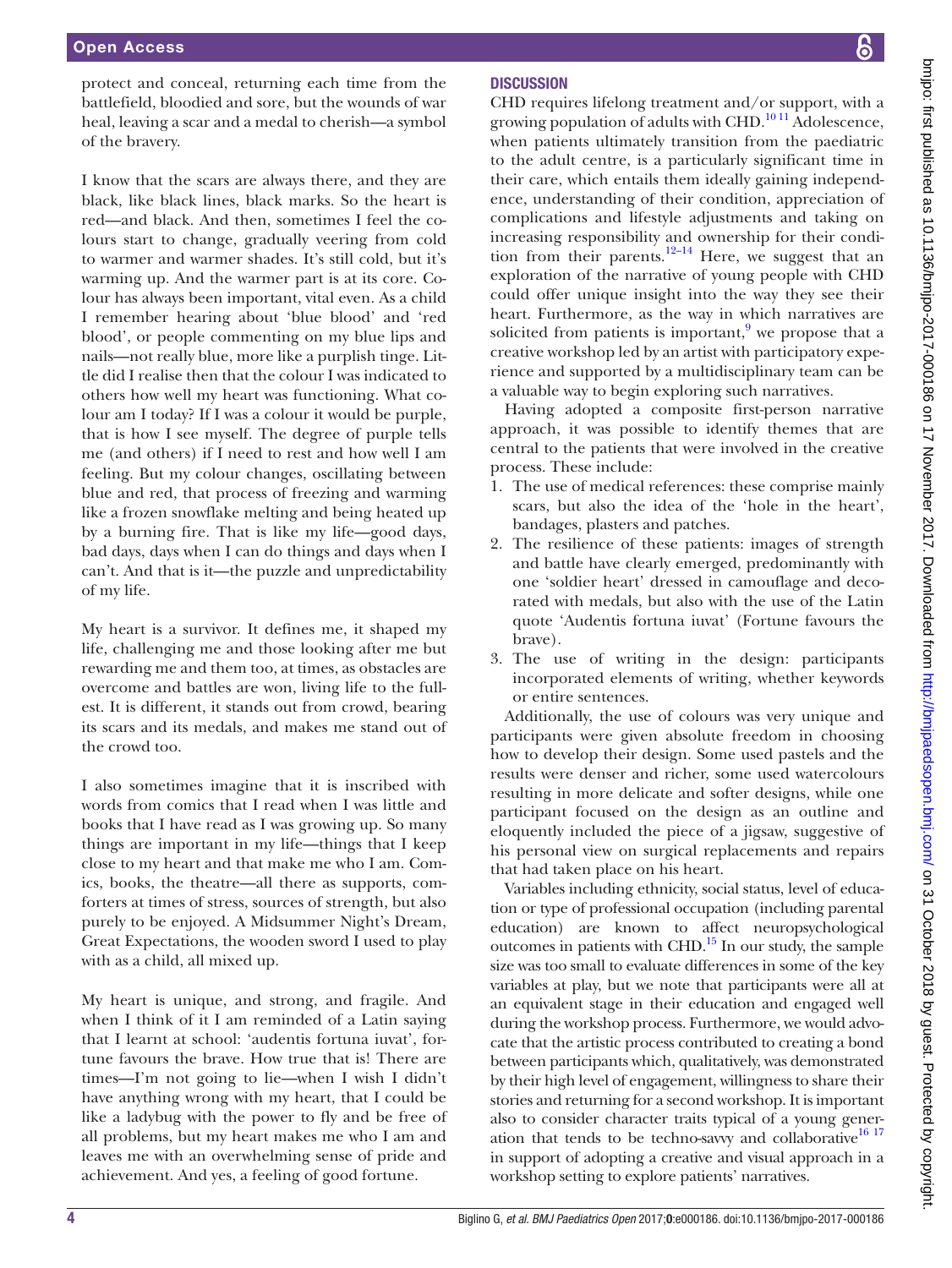The workshop was framed as an artistic activity and not as art therapy. This is an important distinction, as the artist leading the workshop was focusing on using the creative tools to stimulate and hold the narratives. Participants' benefit, nevertheless, could be inferred from the feedback received via email after the activities, mostly referring to the possibility of sharing their accounts and to the opportunity

of doing it with peers who also have a form of CHD. One participant eloquently reflected on the approach being "very useful when going through the transition clinic" as "[i]t made me feel like I still mattered as opposed to feeling like I was being forgotten and passed on without much thought", and that "[t]he work with the artist allowed me to actually reflect on what my condition meant to me and how it impacted me growing up; this was a good way to mark the transition into being an adult patient".

The use of a composite approach does not diminish the individual voice and contribution. Each individual account contains unique elements and should in itself be respected and hailed as significant.<sup>18</sup> A composite approach does not intend to dilute this uniqueness or suggest that singular images or expressions should be removed in an amalgamation of common traits. Rather, the composite approach was chosen as a way to protect individual stories and identities, by combining all of them into one. Indeed, it is suggested that this method could lead to a 'more embodied' understanding of the phenomenon being represented, conveying its wholeness. $\frac{8}{3}$ 

The exploration and assimilation of stories of illness has been advocated to lead to better understanding and, as a result, improvement of healthcare.<sup>19</sup> Taking into account the patient's narrative can provide not only biographic or social references that might not otherwise emerge, but also allow for insights into the patient's development to surface. $20$  In our case, it was important to identify a theme of resilience and the contrasted feelings (eg, a scarred heart vs a heart that is warming up) in a population at a crucial stage of their care.

Taking into account the professionals' perspective, it has been argued that the use of an artistic approach can lead to enriching the discourse of the practitioners. $5$  This has been beautifully elaborated by eminent narrative medicine scholar Rita Charon and described as a "Cézanne-like shift to the right or the left" that "gives […] sight of questions we are not wise enough to ask" to patients.<sup>[21](#page-5-5)</sup> In referring to the famous anecdote of Paul Cézanne painting over and over his subject of the Montagne Sainte-Victoire overlooking Aix-en-Provence having realised that just moving his sight a few inches to the left or to the right he was able to view his subject entirely afresh, Charon describes the subtle yet powerful insight that can be achieved by virtue of a narrative approach.

Such an approach can be complementary to the insight into CHD that can be nowadays gathered with advanced technologies such as exquisite medical imaging, refined computational modelling or 3D printing.<sup>[22–24](#page-5-6)</sup> It is complementary in that it allows us to go beyond crucial themes such as anatomy, function and complications, enabling us

to start exploring the nature of health and the idea of pain and its sources, such concepts which have been referred to as central ontological and existential questions on individual uniqueness and human worth.<sup>25</sup>

#### **CONCLUSION**

A composite first-person narrative from the perspective of adolescents with CHD was created following an artistic workshop during which patients explored imagery relating to their individuality and their heart.

Acknowledgements The authors would like to thank the participants and their families.

Contributors All authors were involved in running the workshops and interpreting workshops' outcomes. GB drafted the manuscript and all authors contributed to and approved the final version.

Funding This work was supported by a Wellcome Trust Small Arts Award (grant ref. 107175/Z/15/Z) and a Royal Academy of Engineering Ingenious Grant for public engagement (grant ref. ING1415\9\154). The authors also acknowledge the generous support of the Blavatnik Family Foundation and GOSH Arts.

Disclaimer The views expressed in this publication are those of the authors and not necessarily those of the NHS, the National Institute for Health Research or the Department of Health.

Competing interests None declared.

Provenance and peer review Not commissioned; externally peer reviewed.

Open Access This is an Open Access article distributed in accordance with the terms of the Creative Commons Attribution (CC BY 4.0) license, which permits others to distribute, remix, adapt and build upon this work, for commercial use, provided the original work is properly cited. See: [http://creativecommons.org/](http://creativecommons.org/licenses/by/4.0/) [licenses/by/4.0/](http://creativecommons.org/licenses/by/4.0/)

© Article author(s) (or their employer(s) unless otherwise stated in the text of the article) 2017. All rights reserved. No commercial use is permitted unless otherwise expressly granted.

#### **REFERENCES**

- 1. Charon R. *Narrative medicine*. New York: Oxford University Press, 2006.
- 2. Greenhalgh T, Wherton J, Sugarhood P, *et al*. What matters to older people with assisted living needs? A phenomenological analysis of the use and non-use of telehealth and telecare. *[Soc Sci Med](http://dx.doi.org/10.1016/j.socscimed.2013.05.036)* 2013;93:86–94.
- 3. Stahl D, Stahl DG. Seeing illness in art and medicine: a patient and printmaker collaboration. *[Med Humanit](http://dx.doi.org/10.1136/medhum-2015-010838)* 2016;42:155–9.
- 4. Garden R. Who speaks for whom? Health humanities and the ethics of representation. *[Med Humanit](http://dx.doi.org/10.1136/medhum-2014-010642)* 2015;41:77–80.
- <span id="page-4-6"></span>5. Scott PA. The relationship between the arts and medicine. *[Med](http://dx.doi.org/10.1136/mh.26.1.3)  [Humanit](http://dx.doi.org/10.1136/mh.26.1.3)* 2000;26:3–8.
- <span id="page-4-0"></span>6. Layton S, Wray J, Leaver L-K, *et al*. Exploring the uniqueness of congenital heart disease: an interdisciplinary conversation. *[J Appl](http://dx.doi.org/10.1386/jaah.7.1.77_1)  [Arts & Health](http://dx.doi.org/10.1386/jaah.7.1.77_1)* 2016;7:77–91.
- <span id="page-4-1"></span>7. Schievano S, Migliavacca F, Coats L, *et al*. Percutaneous pulmonary valve implantation based on rapid prototyping of right ventricular outflow tract and pulmonary trunk from MR data. *[Radiology](http://dx.doi.org/10.1148/radiol.2422051994)* 2007;242:490–7.
- <span id="page-4-2"></span>8. Wertz MS, Nosek M, McNiesh S, *et al*. The composite first person narrative: Texture, structure, and meaning in writing phenomenological descriptions. *[Int J Qual Stud Health Well-being](http://dx.doi.org/10.3402/qhw.v6i2.5882)* 2011;6:5882.
- <span id="page-4-3"></span>Thompson T, Kreuter MW. Using written narratives in public health practice: a creative writing perspective. *[Prev Chronic Dis](http://dx.doi.org/10.5888/pcd11.130402)* 2014;11:E94.
- <span id="page-4-4"></span>10. Ávila P, Mercier LA, Dore A, *et al*. Adult congenital heart disease: a growing epidemic. *[Can J Cardiol](http://dx.doi.org/10.1016/j.cjca.2014.07.749)* 2014;30:S410–S419.
- 11. English K, Carroll A, Afzal Sohaib SM, *et al*. Growing need for trainees in adult congenital heart disease in the UK. *Br J Cardiol* 2016;23:49–50.
- <span id="page-4-5"></span>12. Bhawra J, Toulany A, Cohen E, *et al*. Primary care interventions to improve transition of youth with chronic health conditions from paediatric to adult healthcare: a systematic review. *[BMJ Open](http://dx.doi.org/10.1136/bmjopen-2016-011871)* 2016;6:e011871.